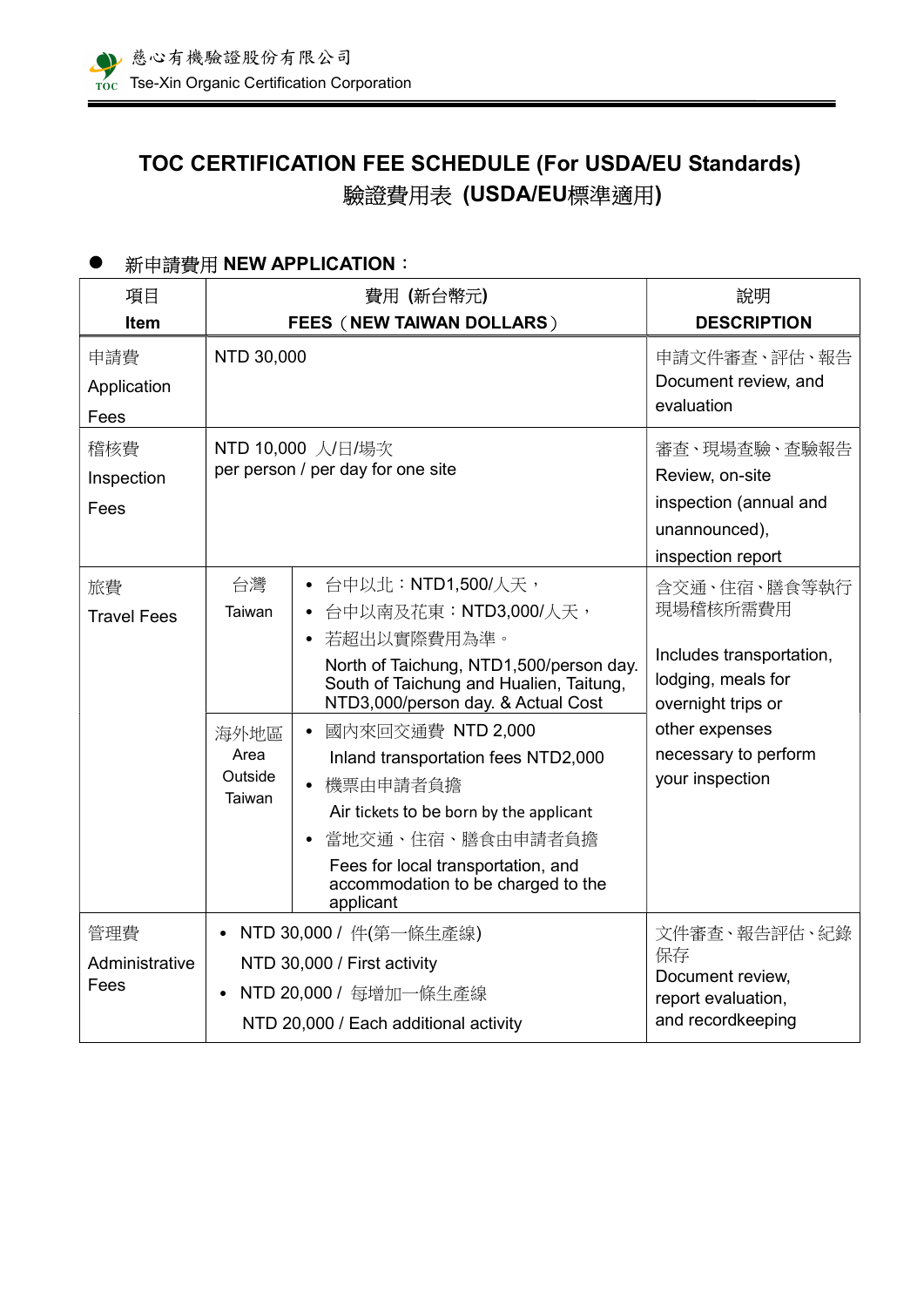

## ● 定期追蹤查驗 REGULAR SURVEILLANCE

| 項目                                      | 費用 (新台幣元)                                                                                                              |                                                                                                                                                                                                                                                                                                                                                                                                                                         | 說明                                                                                                                                                         |
|-----------------------------------------|------------------------------------------------------------------------------------------------------------------------|-----------------------------------------------------------------------------------------------------------------------------------------------------------------------------------------------------------------------------------------------------------------------------------------------------------------------------------------------------------------------------------------------------------------------------------------|------------------------------------------------------------------------------------------------------------------------------------------------------------|
| Item                                    | <b>FEES (NEW TAIWAN DOLLARS)</b>                                                                                       |                                                                                                                                                                                                                                                                                                                                                                                                                                         | <b>DESCRIPTION</b>                                                                                                                                         |
| 文件審查費<br>Document<br><b>Review Fees</b> | NTD 10,000                                                                                                             |                                                                                                                                                                                                                                                                                                                                                                                                                                         | 點檢驗證申請資料及相關<br>行政事項<br>Review application<br>materials and related<br>administrative matters                                                               |
| 稽核費                                     | 10,000 人/日/場次                                                                                                          |                                                                                                                                                                                                                                                                                                                                                                                                                                         | 審査、現場査驗、査驗報告                                                                                                                                               |
| Inspection<br>Fees                      | 10,000 per person / per day for one site                                                                               |                                                                                                                                                                                                                                                                                                                                                                                                                                         | Review, on-site<br>inspection (annual and<br>unannounced),<br>inspection report                                                                            |
| 旅費<br><b>Travel Fees</b>                | 台灣<br>Taiwan<br>海外地區<br>Area<br>Outside<br>Taiwan                                                                      | • 台中以北:NTD1,500/人天,<br>• 台中以南及花東:NTD3,000/人天,<br>若超出以實際費用為準。<br>North of Taichung, NTD1,500/person day.<br>South of Taichung and Hualien, Taitung,<br>NTD3,000/person day. & Actual Cost<br>國內來回交通費 NTD 2,000<br>$\bullet$<br>Inland transportation fees NTD2,000<br>• 機票由申請者負擔<br>Air tickets to be born by the applicant<br>當地交通、住宿、膳食由申請者負擔<br>Fees for local transportation, and<br>accommodation to be charged to the<br>applicant | 含交通、住宿、膳食等執行<br>現場稽核所需費用<br>Includes transportation,<br>lodging, meals for<br>overnight trips or other<br>expenses necessary to<br>perform your inspection |
| 管理費<br>Administrative<br>Fees           | NTD 30,000/ 件(第一條生產線)<br>NTD 30,000 / First activity<br>NTD 20,000 / 每增加一條生產線<br>NTD 20,000 / Each additional activity |                                                                                                                                                                                                                                                                                                                                                                                                                                         | 文件審查、報告評估、紀錄<br>保存<br>Document review,<br>report evaluation,<br>and recordkeeping                                                                          |